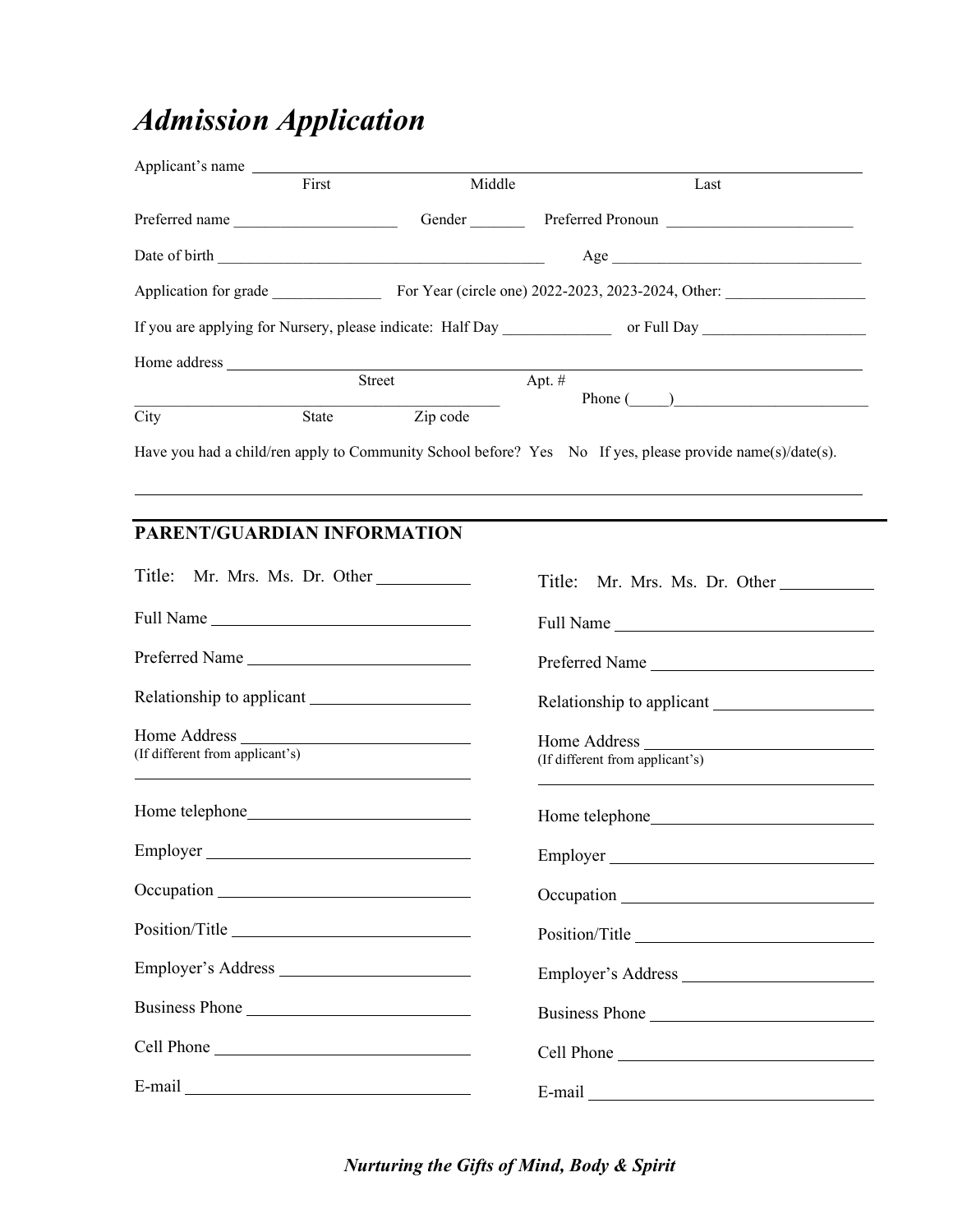| Please circle all that apply: |                                                                              |                      | Parent(s) is/are: Married Single Separated Divorced One parent has custody__________________________<br>Joint Custody Other:                                                                                                                                                                                                                                                                                                                  |
|-------------------------------|------------------------------------------------------------------------------|----------------------|-----------------------------------------------------------------------------------------------------------------------------------------------------------------------------------------------------------------------------------------------------------------------------------------------------------------------------------------------------------------------------------------------------------------------------------------------|
|                               |                                                                              |                      |                                                                                                                                                                                                                                                                                                                                                                                                                                               |
| Name                          | Other children in applicant's family:<br>Date of Birth/Gender                | Current School/Grade | Applying to Community School?                                                                                                                                                                                                                                                                                                                                                                                                                 |
|                               | Other family members who have attended/graduated from Community School:      |                      |                                                                                                                                                                                                                                                                                                                                                                                                                                               |
|                               |                                                                              |                      |                                                                                                                                                                                                                                                                                                                                                                                                                                               |
|                               |                                                                              |                      |                                                                                                                                                                                                                                                                                                                                                                                                                                               |
| <b>SCHOOL INFORMATION</b>     |                                                                              |                      |                                                                                                                                                                                                                                                                                                                                                                                                                                               |
|                               |                                                                              |                      | Applicant's Current School <u>example and the set of the set of the set of the set of the set of the set of the set of the set of the set of the set of the set of the set of the set of the set of the set of the set of the se</u>                                                                                                                                                                                                          |
|                               |                                                                              |                      |                                                                                                                                                                                                                                                                                                                                                                                                                                               |
|                               |                                                                              |                      |                                                                                                                                                                                                                                                                                                                                                                                                                                               |
|                               |                                                                              |                      |                                                                                                                                                                                                                                                                                                                                                                                                                                               |
| Previous schools attended:    |                                                                              |                      |                                                                                                                                                                                                                                                                                                                                                                                                                                               |
|                               |                                                                              |                      |                                                                                                                                                                                                                                                                                                                                                                                                                                               |
|                               |                                                                              |                      |                                                                                                                                                                                                                                                                                                                                                                                                                                               |
| child.                        |                                                                              |                      | If there are circumstances which have affected or may affect the applicant's academic performance,<br>participation in physical education, or attendance in school, please describe (e.g., food allergy, health<br>condition, learning difference, frequent moves/change of school, separation/loss of a significant person in the<br>family, disciplinary action). Please provide any information which would assist us in working with your |
|                               |                                                                              |                      |                                                                                                                                                                                                                                                                                                                                                                                                                                               |
| If yes, please explain.       | Do you have any concerns about your child's readiness for school? Yes $\Box$ |                      | $\overline{N_0}$                                                                                                                                                                                                                                                                                                                                                                                                                              |
|                               |                                                                              |                      |                                                                                                                                                                                                                                                                                                                                                                                                                                               |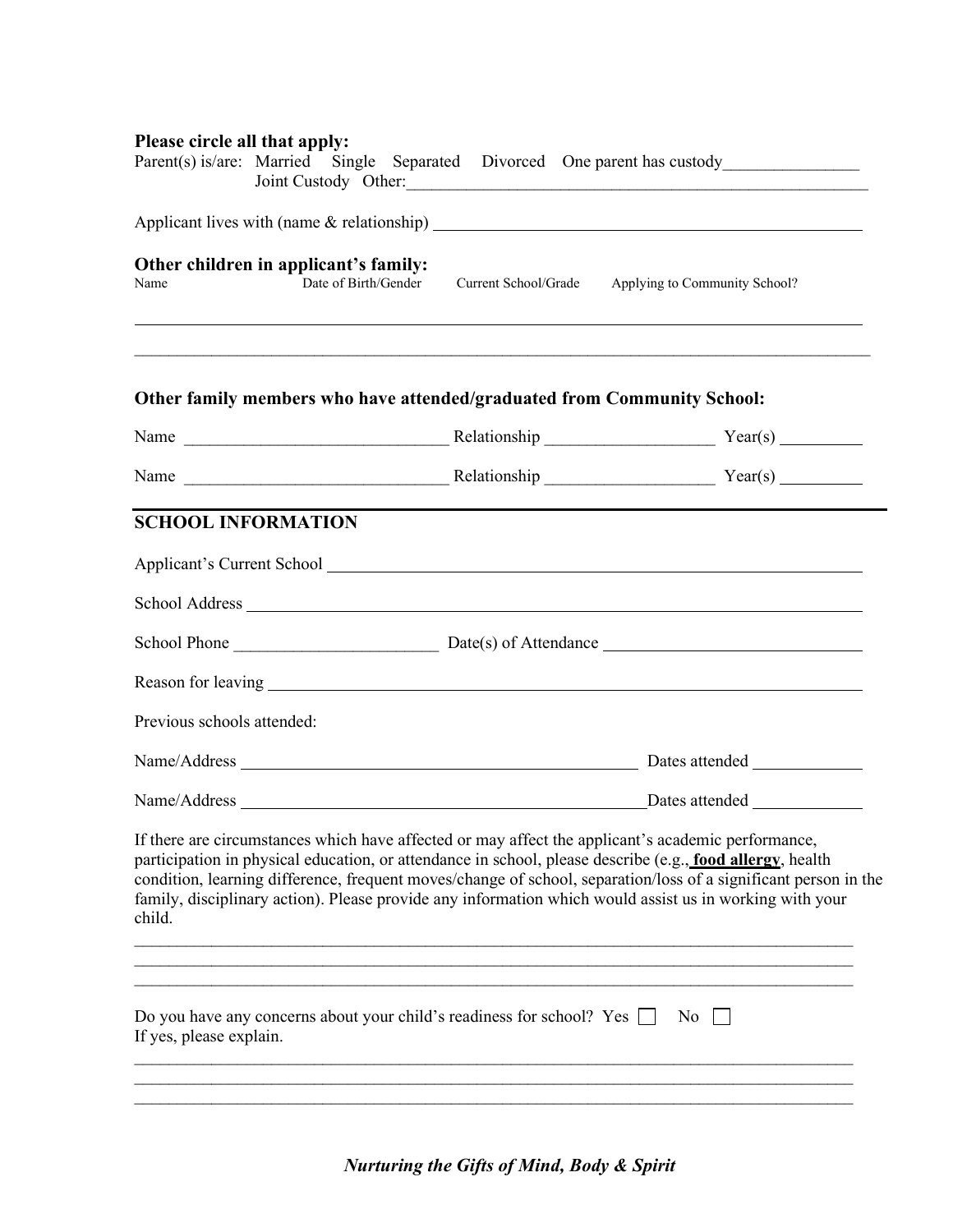| For demographic purposes only: (optional) How would you like your child to be identified?<br>Black/African American<br>Asian/Asian American/Asian Pacific Islander<br>Middle Eastern<br>White/Caucasian<br>Latino/Hispanic<br>Native American<br>International (Non-U.S. citizen)                                                                                                                                                                                                                                                                                                          |                     |
|--------------------------------------------------------------------------------------------------------------------------------------------------------------------------------------------------------------------------------------------------------------------------------------------------------------------------------------------------------------------------------------------------------------------------------------------------------------------------------------------------------------------------------------------------------------------------------------------|---------------------|
| Language(s) spoken at home: English $\Box$ Other $\Box$ (Please specify)                                                                                                                                                                                                                                                                                                                                                                                                                                                                                                                   |                     |
| Please provide your reasons for considering Community School for your child.                                                                                                                                                                                                                                                                                                                                                                                                                                                                                                               |                     |
| To what other schools are you submitting an application? _______________________<br>How did you first learn of Community School?<br>Direct Mail<br>School Website<br>Social Media<br>Online Search                                                                                                                                                                                                                                                                                                                                                                                         |                     |
| FINANCIAL AID: Please check here if you are interested in receiving financial aid information:<br>Community School will send information to parents about our Financial Aid Program. To receive priority consideration for financial<br>aid, the financial aid application should be filled out using the School and Student Service for Financial Aid in Princeton, New Jersey<br>no later than January 28, 2022. Financial information is not used in the admission process. Half-day Nursery applicants are not<br>eligible for financial aid. Apply for financial aid at sss.nais.org. |                     |
| We/I confirm that the information provided in this application is complete and accurate to the best of our<br>knowledge. We/I understand that the withholding of information or incorrect information may disqualify the<br>applicant for admission.                                                                                                                                                                                                                                                                                                                                       |                     |
| Parent/Guardian<br>Signature Date                                                                                                                                                                                                                                                                                                                                                                                                                                                                                                                                                          |                     |
| Parent/Guardian                                                                                                                                                                                                                                                                                                                                                                                                                                                                                                                                                                            |                     |
| Please enclose a non-refundable application/testing fee of \$90 (payable to Community School) and<br>submit it with the completed application and Release of Records form.                                                                                                                                                                                                                                                                                                                                                                                                                 | Signature Date Date |
| Return the completed application $\bullet$ \$90 fee $\bullet$ Release of Records form to:<br><b>Community School (Attn: Admission Director)</b><br>900 Lay Road<br><b>St. Louis, MO 63124</b>                                                                                                                                                                                                                                                                                                                                                                                              |                     |